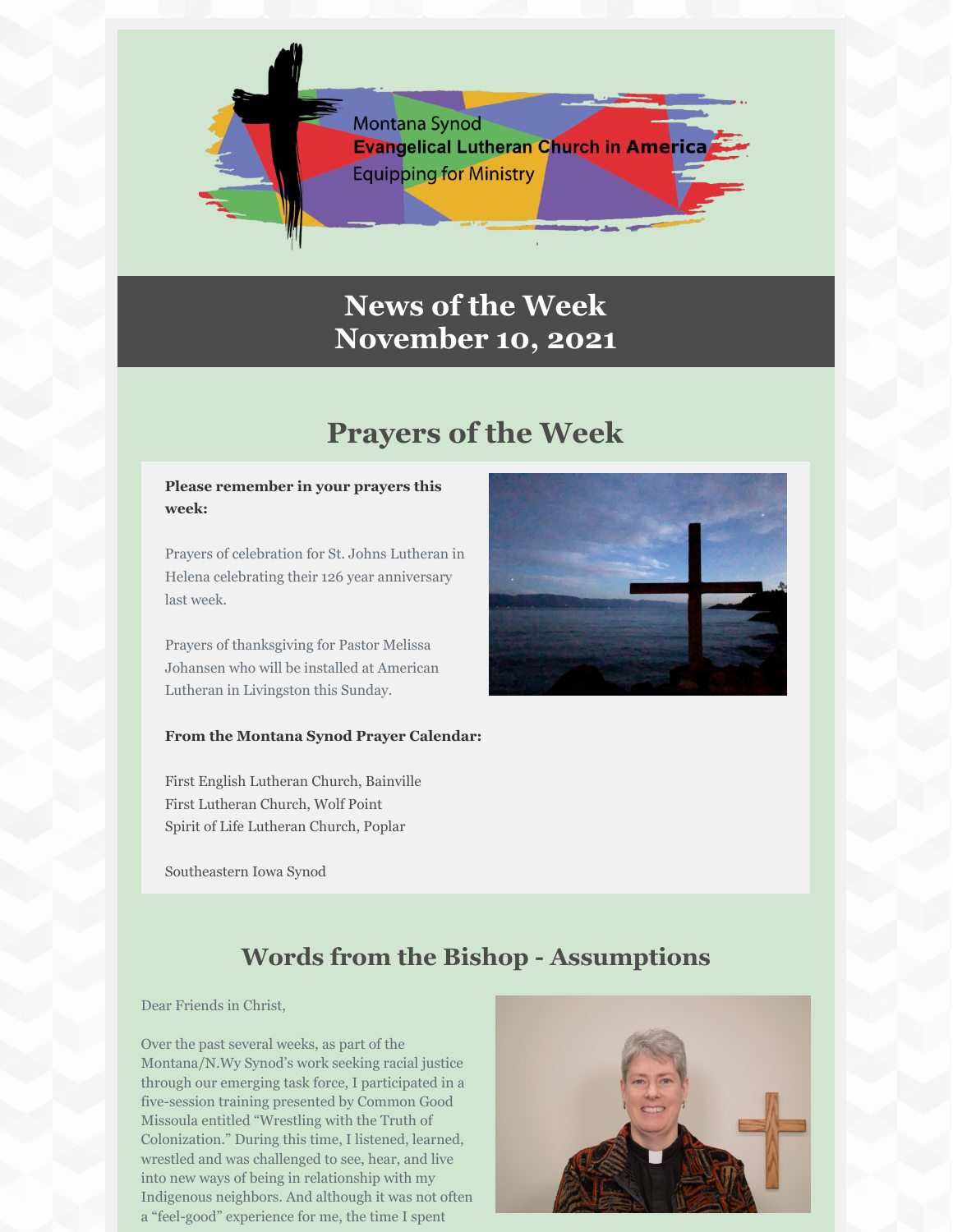learning, listening, wrestling and being challenged was worth every second and I am grateful for the possibility of entering into new relationships.

Something I had to wrestle with during these weeks were my own assumptions…about historical practices, about contemporary realities, about Indigenous people's experiences as well as the experiences of my colleagues with whom I was learning. For example, one way I was challenged involved my assumptions that due to the traumas they've experienced for so long, Indigenous people are simply and only victims who only want to be treated that way by overly protective allies. I heard a different story that proved my assumptions wrong.

I heard that my Indigenous neighbors want to be treated as human beings with personhood, dignity, and worth, as well as persons with their own ideas and plans for their healing and recovery. I heard that what they don't want is to be pathologized, patronized, and permanently victimized. I heard that while the trauma, suffering, and the other consequences of oppression are very real for them and while truth-telling heard with my honest and open ears and wrestled with in my heart is crucial, what is ultimately hoped for -- eventually, after the hard work of repentance (change of mind, heart, spirit and action) is well underway -- is to work as partners to move forward in building healing relationships together with one another and with the land.

Now, I had heard all this before and had accepted it in my head. But this time it stuck in my heart and spirit and forced me to ask myself how I will choose to behave differently, beyond my assumptions, toward and with the many Indigenous people who are seeking healing and wholeness for themselves. As I wrestled with my assumptions, I was reminded of three important truths:

- 1. You only know what you know.
- 2. You don't know what you don't know.
- 3. You all too often don't know what you think you know.

These truths point to a spirit of listening and learning from multiple voices that often seems to be missing in our culture consumed with assumptions. If we're honest with ourselves, we see that we invest a lot of time in assuming we know the truth, the whole truth and nothing but the truth. We assume facts not in evidence and evidence that is not fact. We assume we know what other people are thinking, feeling, intending, or experiencing, either choosing to lay blame on them or claiming their thoughts, motives, or feelings on their behalf without asking them. We also assume that because one person from one group feels or experiences something in a particular way, others we put in that group experience life the same way. (Stereotyping.)

And we make these assumptions of all sorts of people – friends, family, neighbors, strangers, political leaders, celebrities, pastors, lay people, bishops, victims, oppressors, identity groups and those we've declared enemies. Anybody, (including ourselves) can be imprisoned by our assumptions, trapped by our unwillingness to listen and learn. I know I have been guilty of this and for that I am sorry.

"But speaking the truth in love, we must grow up in every way into him who is the head, into Christ, from whom the whole body, joined and knit together by every ligament with which it is equipped, as each is working properly, promotes the body's growth in building itself up in love." (Eph 4:15-16)

The training I attended in the past weeks has reminded me once again how important it is for me to not only speak the truth, but to do so in love and with respect. And even more importantly, perhaps, to listen with love and respect, opening my mind, heart, and spirit to learn what another is actually saying, meaning, wanting or doing rather assuming I already know. Hopefully, in Christ, others will speak and listen to me in the same way, with respect and love, so that together we may grow up into Christ and build up the body of Christ rather than tear it down by our assumptions.

May God bless and keep you in love and truth this week!

Bishop Laurie

**Coaching Testimonial - David Scholten**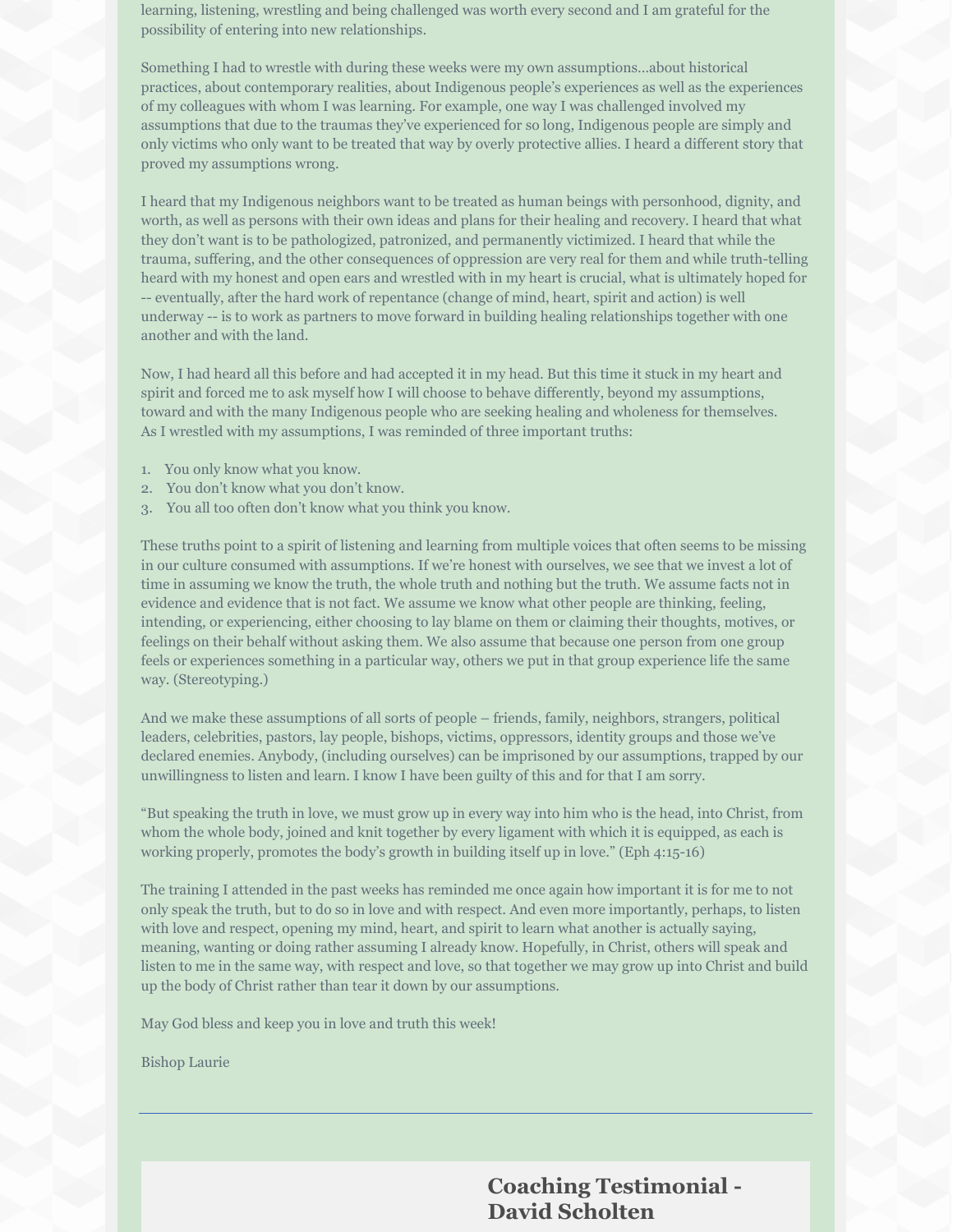### Coach's Corner





Coaching, to me, is a process and tool that helps me become more of who I want to be, in my life, in my relationships, in my vocation. The process draws on answers within me to guide goal oriented actions.

Not a mentor telling me what to do or a therapist telling me how to feel, coaching provides space for me to discover and decide where I want to go and how to get there.

I have been amazed at what coaching has helped me accomplish in all aspects of my life.

The coaching process has benefited my career, my relationships, and my mental health. It has taken me places I simply would not have gotten to on my own.



**The Montana Synod Staff will be providing a recorded sermon following the lectionary for any interested, especially those congregations currently without a pastor. Check the Synod website every Friday or the**